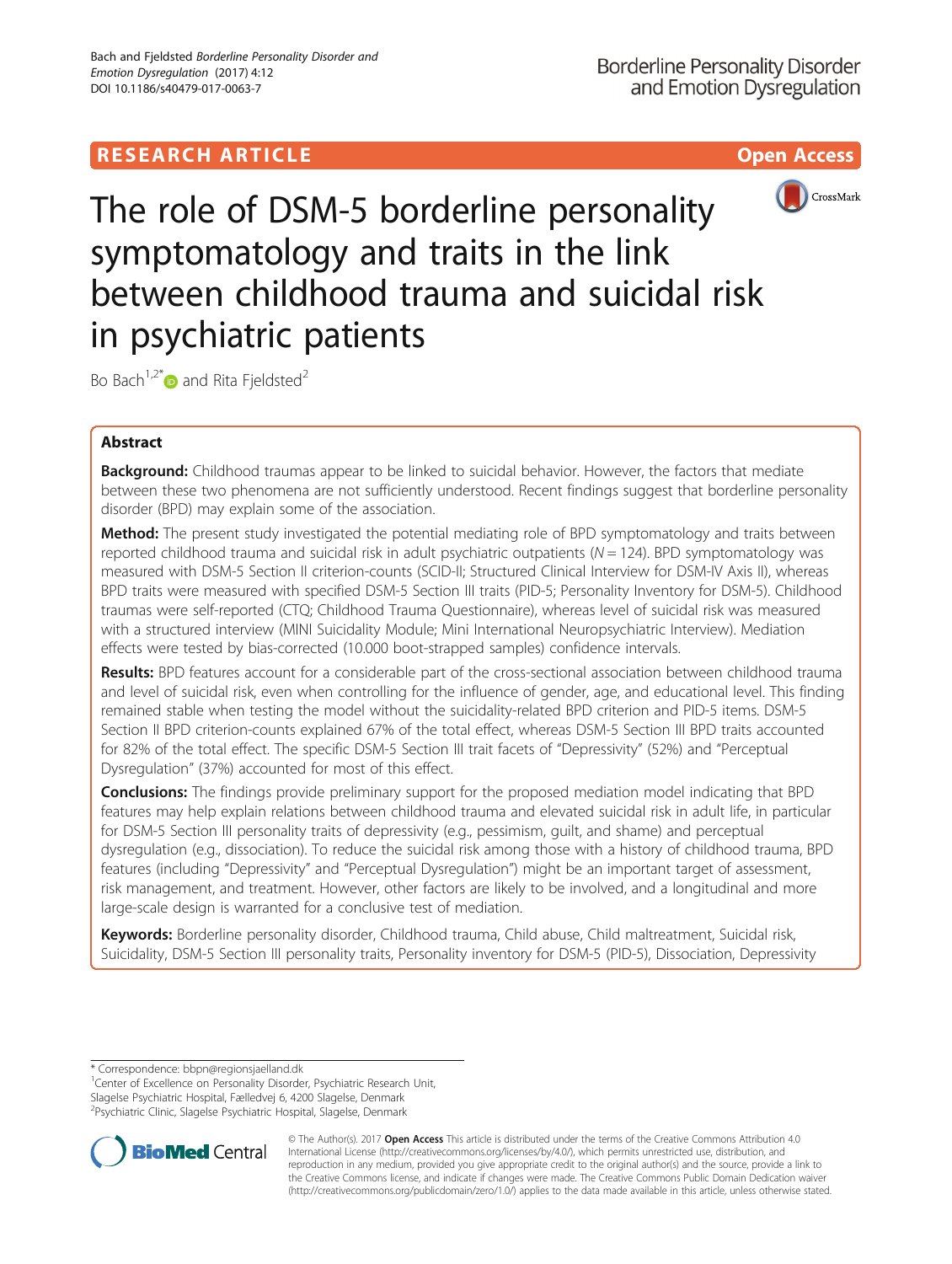# Background

Suicide is one of the main causes of death around the world [\[1](#page-8-0)]. The risk of suicide is particularly predominant among patients in mental health care or psychiatric settings [[2\]](#page-8-0), and is often related to the presence of Borderline Personality Disorder [BPD] [[3, 4\]](#page-8-0). Moreover, a vast amount of research suggests that a comprehensive understanding of suicidal behavior must take childhood adversities into account as there is strong support for a significant relationship between childhood traumas and suicidal risk in adulthood, even when controlling for the effects of other mental disorders [\[5, 6\]](#page-8-0). Essentially, numerous studies support that childhood traumas contribute to the development of personality pathology [[7](#page-8-0)–[9\]](#page-8-0), which in turn has been found to predict the onset, course, and recurrence of suicidal behavior [[6, 10, 11](#page-8-0)]. This suggests that childhood traumas affect the risk for suicide by being a determinant of enduring liabilities or maladaptive personality features such as BPD [[10](#page-8-0)]. In support of this, it has been demonstrated that PD criterion counts (including BPD) mediate the cross-sectional relationship between childhood adversity and depressive disorders including feelings of hopelessness and suicidal ideations [\[12](#page-8-0), [13\]](#page-8-0). In one cross-sectional study among college students, it was found that BPD symptomatology is a specific mediator of the link between child maltreatment and adult suicide potential [[14\]](#page-8-0). In another study, a structural equation model analysis confirmed that BPD features have a mediating role between adverse lifehistorical events and symptomatic disorders among suicidal psychiatric patients [[10](#page-8-0)]. Overall, a number of studies indicate that personality pathology in general play a mediating role in the relationship between childhood traumas and symptom distress (including suicidal aspects). This particularly applies to the trait of neuroticism, which is also considered a core trait in BPD [\[15](#page-8-0)]. Importantly, these mediating relationships have not only been supported in cross-sectional research [[16\]](#page-8-0) but also in longitudinal studies [[17\]](#page-8-0), and even when the supposed genetic effect on both personality and psychopathology is accounted for [[6](#page-8-0), [18](#page-8-0)]. For example, a prospective twin-study by Kendler & Gardner [[19\]](#page-8-0) showed that personality traits mediate the link between risk factors (genes and childhood environmental stressors) and symptoms of depression. In the current study, we specifically expected BPD to meditate this relationship as it particularly has been found to increase the risk of suicidality [[20\]](#page-8-0) while also being strongly related to childhood adversities [[21\]](#page-8-0). Additionally, research suggests that childhood abuse is a core risk factor for suicidal behavior in patients with BPD [[22\]](#page-8-0). To date, only a couple of studies have investigated the specific role of BPD in this proposed mediation model. Additionally, to our knowledge, no previous study has investigated which specific

BPD features (i.e., traits) that may exert the mediating effect. This seems important to delineate because BPD involves a highly heterogeneous constellation of pathological features. Finally, no previous study has examined the mediating role of the DSM-5 Section III trait operationalization of BPD features in the aforementioned relationship. The current study sought to fill out these gaps.

The aim of the present study was to examine the potential mediating role of BPD along with specific BPD features in the relationship between childhood trauma and suicidal risk in adult psychiatric outpatients. This was approached by employing interview-rated DSM-5 Section II BPD criteria as well as self-reported DSM-5 Section III BPD traits, simultaneously. Thus, we proposed preliminary meditational models in which BPD and specific BPD features mediate the relationship between childhood traumas and suicidal risk in adulthood. Accordingly, the formal objective of the current study was to test these models using self-reported childhood traumas, interview-rated level of suicidal risk, interviewrated DSM-5 Section II BPD criteria, and self-reported DSM-5 Section III BPD traits.

# Method

#### Participants and procedure

A sample of nonpsychotic outpatients  $(N = 124)$  were consecutively recruited (by means of a naturalistic design) from a psychiatric hospital unit in Denmark specialized in the assessment and treatment of personality disorders. Sociodemographic characteristics and levels of suicidality are provided in Table [1.](#page-2-0) All patients were administered diagnostic interviews for common mental disorders, personality disorders (including BPD criteria), and suicidal risk as well as self-report inventories measuring childhood trauma and DSM-5 Section III pathological personality traits. The diagnostic interviews were performed by a trained clinical psychologist under the supervision of a psychiatrist. Patients suspected of having a current organic disorder, substance-induced condition, psychotic disorder, severe depression, autism, or manic episode were not included. As presented in Table [2](#page-2-0), the sample was predominantly characterized by BPD. All self-reported data were collected via secure online self-report software, that did not allow the respondents to skip any items, which prevented missing data. As a part of their treatment program all patients received individual feedback on their SCID-II and PID-5 profiles. All participants gave consent to have their data used for research.

# Measures

# DSM-5 Section II BPD criteria

The DSM-5 Section II criteria for BPD were systematically assessed using the Structured Clinical Interview for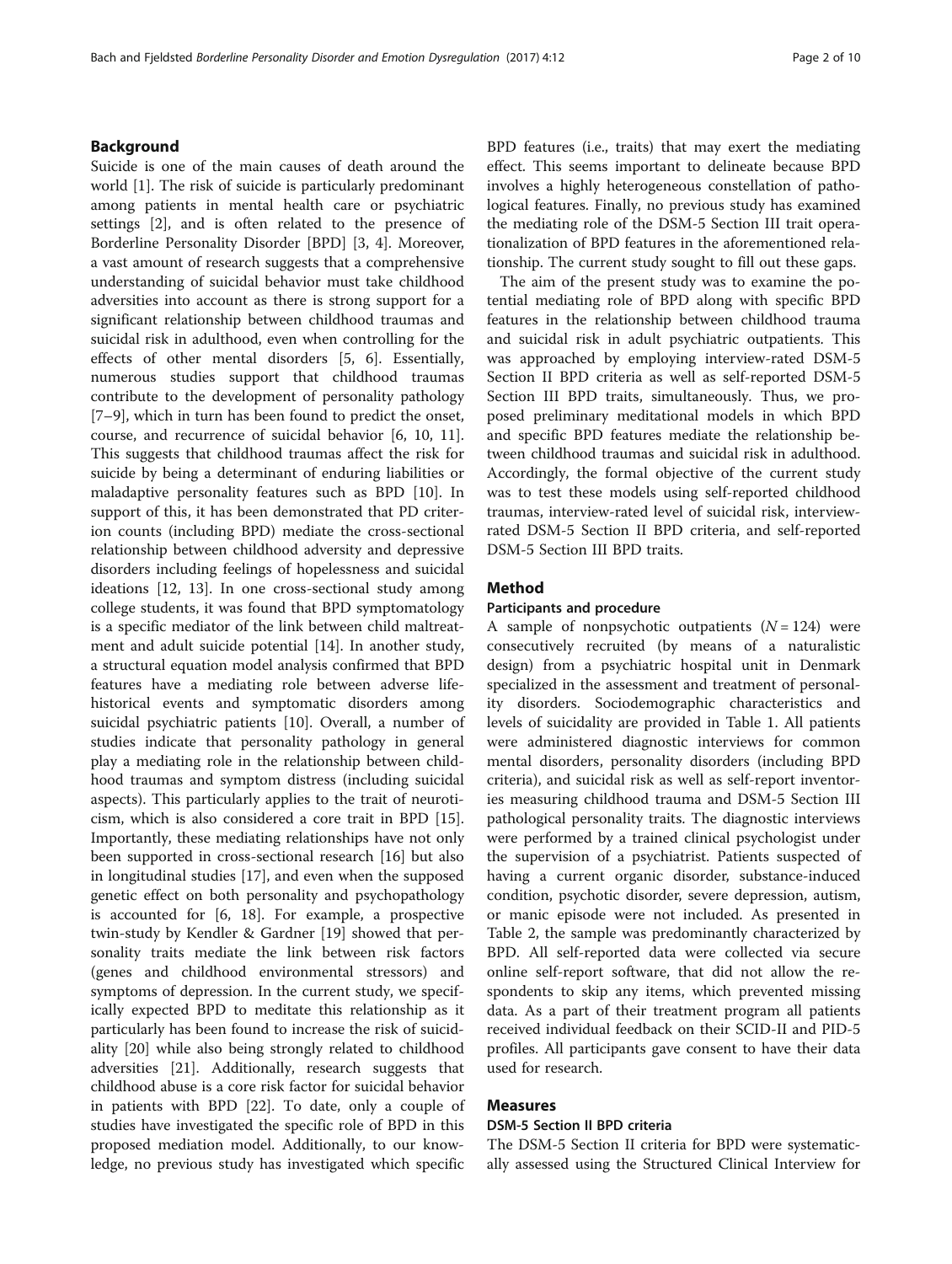<span id="page-2-0"></span>Bach and Fjeldsted Borderline Personality Disorder and Emotion Dysregulation (2017) 4:12 Page 3 of 10

Table 1 Sociodemographic characteristics of the 124 patients

| Female<br>97 (78.2%)<br>Male<br>27 (21.8%)<br>Age; years<br>Mean (SD)<br>28.9 (8.45)<br>$18 - 56$<br>Range<br>Relationship status; n (%)<br>In a relationship<br>72 (58.1%)<br>Single<br>52 (41.9%)<br>Occupational status; n (%)<br>Employed <sup>a</sup><br>24 (19.4%)<br>Unemployed <sup>b</sup><br>Educational level; n (%)<br>Above bachelor level<br>6 (4.8%)<br>At bachelor level<br>9(7.3%)<br>Below bachelor level<br>47 (27.9%)<br>No education<br>62 (50.0%)<br>Psychiatric Services History; n (%)<br>Acute/emergency admission<br>48 (38.7%)<br>Inpatient admission<br>46 (37.1%)<br>Outpatient admission<br>55 (44.4%)<br>Lifetime Suicidality; n (%)<br>Never had any suicidal ideations<br>13 (10.5%)<br>Have contemplated suicide<br>36 (29.0%)<br>Have planned suicide<br>12 (9.7%) | Gender; n (%) |             |
|-------------------------------------------------------------------------------------------------------------------------------------------------------------------------------------------------------------------------------------------------------------------------------------------------------------------------------------------------------------------------------------------------------------------------------------------------------------------------------------------------------------------------------------------------------------------------------------------------------------------------------------------------------------------------------------------------------------------------------------------------------------------------------------------------------|---------------|-------------|
|                                                                                                                                                                                                                                                                                                                                                                                                                                                                                                                                                                                                                                                                                                                                                                                                       |               |             |
|                                                                                                                                                                                                                                                                                                                                                                                                                                                                                                                                                                                                                                                                                                                                                                                                       |               |             |
|                                                                                                                                                                                                                                                                                                                                                                                                                                                                                                                                                                                                                                                                                                                                                                                                       |               |             |
|                                                                                                                                                                                                                                                                                                                                                                                                                                                                                                                                                                                                                                                                                                                                                                                                       |               |             |
|                                                                                                                                                                                                                                                                                                                                                                                                                                                                                                                                                                                                                                                                                                                                                                                                       |               |             |
|                                                                                                                                                                                                                                                                                                                                                                                                                                                                                                                                                                                                                                                                                                                                                                                                       |               |             |
|                                                                                                                                                                                                                                                                                                                                                                                                                                                                                                                                                                                                                                                                                                                                                                                                       |               |             |
|                                                                                                                                                                                                                                                                                                                                                                                                                                                                                                                                                                                                                                                                                                                                                                                                       |               |             |
|                                                                                                                                                                                                                                                                                                                                                                                                                                                                                                                                                                                                                                                                                                                                                                                                       |               |             |
|                                                                                                                                                                                                                                                                                                                                                                                                                                                                                                                                                                                                                                                                                                                                                                                                       |               |             |
|                                                                                                                                                                                                                                                                                                                                                                                                                                                                                                                                                                                                                                                                                                                                                                                                       |               | 100 (80.6%) |
|                                                                                                                                                                                                                                                                                                                                                                                                                                                                                                                                                                                                                                                                                                                                                                                                       |               |             |
|                                                                                                                                                                                                                                                                                                                                                                                                                                                                                                                                                                                                                                                                                                                                                                                                       |               |             |
|                                                                                                                                                                                                                                                                                                                                                                                                                                                                                                                                                                                                                                                                                                                                                                                                       |               |             |
|                                                                                                                                                                                                                                                                                                                                                                                                                                                                                                                                                                                                                                                                                                                                                                                                       |               |             |
|                                                                                                                                                                                                                                                                                                                                                                                                                                                                                                                                                                                                                                                                                                                                                                                                       |               |             |
|                                                                                                                                                                                                                                                                                                                                                                                                                                                                                                                                                                                                                                                                                                                                                                                                       |               |             |
|                                                                                                                                                                                                                                                                                                                                                                                                                                                                                                                                                                                                                                                                                                                                                                                                       |               |             |
|                                                                                                                                                                                                                                                                                                                                                                                                                                                                                                                                                                                                                                                                                                                                                                                                       |               |             |
|                                                                                                                                                                                                                                                                                                                                                                                                                                                                                                                                                                                                                                                                                                                                                                                                       |               |             |
|                                                                                                                                                                                                                                                                                                                                                                                                                                                                                                                                                                                                                                                                                                                                                                                                       |               |             |
|                                                                                                                                                                                                                                                                                                                                                                                                                                                                                                                                                                                                                                                                                                                                                                                                       |               |             |
|                                                                                                                                                                                                                                                                                                                                                                                                                                                                                                                                                                                                                                                                                                                                                                                                       |               |             |
|                                                                                                                                                                                                                                                                                                                                                                                                                                                                                                                                                                                                                                                                                                                                                                                                       |               |             |
| Have attempted suicide<br>63 (50.8%)                                                                                                                                                                                                                                                                                                                                                                                                                                                                                                                                                                                                                                                                                                                                                                  |               |             |

disability pension

DSM–IV Axis II Personality Disorders [SCID-II] [[23](#page-8-0)]. BPD features were measured dimensionally by adding the number of fulfilled criteria for each category (criterion count). All SCID-II interviews were performed and recorded independently of the computerized administration and scoring of the self-reported childhood traumas and pathological personality traits. Thirteen randomly selected SCID-II interviews were inter-rated by a blinded psychologist, and optimal interrater reliability was identified on the basis of criterion-counts, with a two-way random intra-class correlation coefficient for single rater of .977 (confidence interval = .927-.993;  $p > .001$ ). See Additional file [1:](#page-7-0) Table S1 and Additional file [2](#page-7-0): Table S2 for base rates and distribution of BPD diagnostic criteria.

# DSM-5 Section III BPD traits

The DSM–5 Section III traits for BPD were assessed using the Personality Inventory for DSM-5 [PID-5] [[24, 25](#page-8-0)]. The PID-5 is a 220-item self-report inventory measuring the Criterion B (i.e., 25 trait facets and five higher-order trait domains) of the alternative DSM–5 model for PDs. Patients were required to rate each PID-5 item on a 4 point likert-scale from 0 (Very False or Often False) to 3 (Very True or Often True). We used the Danish version of the PID-5, which has demonstrated acceptable psychometric properties [\[26, 27\]](#page-8-0) and continuity with categorical PDs [[28\]](#page-8-0), including specific ability to differentiate BPD from other PDs [[29](#page-8-0), [30\]](#page-8-0). In the current study we exclusively employed 9 PID-5 trait facets that were designated to describe features of BPD. First, we included the 7 trait facets that are specified for BPD in the official DSM-5 Section III trait-to-disorder cross-walk (i.e., Emotional Lability, Anxiousness, Separation Insecurity, Depressivity,

Table 2 Characteristics of DSM-5 section II personality disorders and mental disorders

|   | Personality disorder    | N(96)       | Mental disorders               | N(%        |  |
|---|-------------------------|-------------|--------------------------------|------------|--|
| A | Paranoid                | 61 (49.2%)  | Major Depressive Disorder      | 36 (29.0%) |  |
|   | Schizotypal             | $10(8.1\%)$ | Dysthymia                      | 38 (30.6%) |  |
|   | Schizoid                | $5(4.0\%)$  | Social Phobia                  | 58 (46.8%) |  |
|   |                         |             | Post-Traumatic Stress Disorder | 39 (31.5%) |  |
| B | Borderline              | 89 (71.8%)  | Panic Disorder                 | 52 (41.9%) |  |
|   | Narcissistic            | $3(2.4\%)$  | Agoraphobia                    | 66 (53.2%) |  |
|   | Histrionic              | $0(0.0\%)$  | Obsessive Compulsive Disorder  | 42 (33.9%) |  |
|   | Antisocial              | 22 (17.7%)  | Anorexia Nervosa               | $5(4.0\%)$ |  |
| C |                         |             | Bulimia Nervosa                | 26 (21.0%) |  |
|   | Avoidant                | 65 (52.4%)  | Generalized Anxiety Disorder   | 25 (20.2%) |  |
|   | Dependent               | 18 (14.5%)  | Substance Use Disorder         | 13 (10.5%) |  |
|   | Obsessive-Compulsive    | 40 (32.3%)  | Alcohol Use Disorder           | 10 (8.1%)  |  |
|   |                         |             | Lifetime Psychotic Episode     | 14 (11.3%) |  |
|   | Not Otherwise Specified | $6(4.8\%)$  | No criteria met                | $1(0.8\%)$ |  |
|   | No criteria met         | 7(5.6%)     |                                |            |  |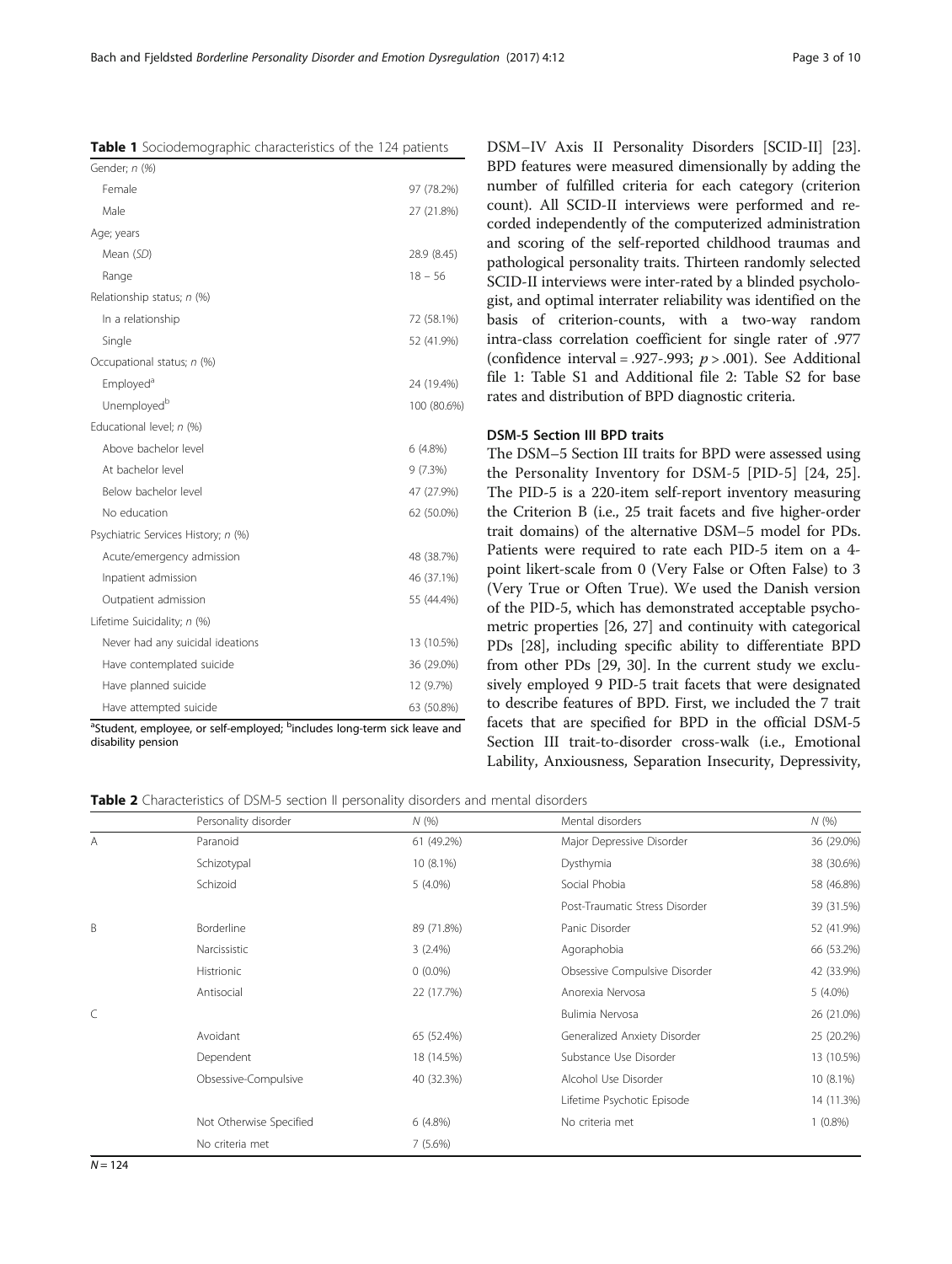Impulsivity, Risk Taking, and Hostility [\[31\]](#page-8-0)). Additionally, we included Suspiciousness and Cognitive & Perceptual Dysregulation reflecting the ninth Section II diagnostic criterion of BPD comprising stress-induced paranoid ideations and/or dissociative experiences, which has been supported by previous findings  $[29, 30, 32-34]$  $[29, 30, 32-34]$  $[29, 30, 32-34]$  $[29, 30, 32-34]$  $[29, 30, 32-34]$  $[29, 30, 32-34]$  $[29, 30, 32-34]$ <sup>1</sup>. In the present study, alpha coefficients for the nine facets ranged from .78 (Emotional Lability) to .92 (Depressivity) with a mean alpha of .87.

# Level of suicidal risk

Suicidal risk was assessed using the "Suicidality" module of Mini International Neuropsychiatric Interview 6.0 (MINI; Sheehan et al. [[35\]](#page-8-0)). In this structured interview module, the patients are probed for various aspects of suicidality and suicide risk factors within the last month (e.g., suicidal thoughts or plans, deliberate self-harm with or without expectation to die, and history of suicidal attempts). Subsequently, the obtained information are added up and scored as "Low", "Moderate", or "High" suicide risk. The suicidality module of the MINI diagnostic interview has demonstrated sound psychometric and predictive features in relation to suicidality and risk assessment [[35, 36\]](#page-8-0).

# Childhood trauma

Childhood traumas were measured with the Childhood Trauma Questionnaire (CTQ; Bernstein & Fink, [\[37](#page-8-0)]). The CTQ is a 25-item self-report inventory (excluding 3 validity items) containing retrospective questions concerning childhood abuse and neglect. On a 5-point Likert-type scale ("Never true" to "Very often true") the respondent indicates how well each item reflects what they have experienced during their childhood. In the current study we computed a total score by averaging all item responses. A number of international studies suggests that the reliability and validity of the CTQ is excellent [\[38](#page-8-0)]. In the present study, the total CTQ scale score had an alpha coefficient of .93, and a mean corrected item-total coefficient of .57 with all coefficients above .40 (except "item 9" [.37] describing severe physical violence).

#### Results

# Bivariate associations

Table [3](#page-4-0) displays bivariate associations among all study variables along with descriptive statistics. All the variables demonstrated significant intercorrelations, except the DSM-5 Section III BPD trait of Risk taking. Accordingly, the CTQ score was significantly related to BPD criterion-count score, which was significantly related to level of suicidal risk. Likewise, childhood trauma was significantly related to the PID-5 facets of Anxiousness, Depressivity, Hostility, Impulsivity, Suspiciousness, and Perceptual Dysregulation, which were also significantly related to level of suicidal risk. For childhood traumas the strongest associations applied to the SCID-II BPD criterion count score (.42) along with PID-5 facets of Suspiciousness (.39), Perceptual Dysregulation (.37), and Depressivity (.30). For suicidal risk, the strongest associations applied to PID-5 facets of Depressivity (.53), Perceptual Dysregulation (.39), and Separation Insecurity (.38) as well as SCID-II BPD criterion count score (.37).

#### Mediational analysis

We employed mediation analysis to explore the mediating effects of DSM-5 Section II BPD criterion-count and DSM-5 Section III BPD traits, separately, in the relationship between childhood trauma and level of suicidal risk. In mediation analysis different effects are considered: The total effect of an independent variable (IV) on a dependent variable (DV) is composed of the direct effect of the IV on the DV and the indirect effect through a proposed mediator variable. First, we examined the direct and indirect effect of childhood trauma on level of suicidal risk through DSM-5 Section II BPD criterion count. Next, we examined the direct and indirect effect of childhood trauma on level of suicidal risk through the nine designated DSM-5 Section III BPD traits, simultaneously, while controlling for the potential mediating effects of the other traits. Based on recommendations by Hayes [[39\]](#page-8-0) and Mackinnon et al. [\[40](#page-8-0)], a bootstrapping sampling procedure was applied for assessing effects. Importantly, bootstrapping is a nonparametric approach that can provide more accurate inferences when the data are not well behaved, as in the current study, in terms of distributional assumptions (e.g., non-normality) and when the sample size is small [\[41\]](#page-8-0). The reported coefficients and effects were considered significant if zero was not included in the 95% bias-corrected confidence interval. All effects were adjusted for the influence of gender, age, and educational level (see Table [1](#page-2-0)). Multicollinearity of independent variables was unlikely to be an issue (all VIF < 2.5; tolerances > .40). In the current study we used PROCESS version 1.12.1 for SPSS provided by Hayes [\[39\]](#page-8-0).

The mediational model for DSM-5 Section II BPD criterion-count is displayed in Fig. [1a.](#page-5-0) Both the a-path and the b-path were significant, while the c-path (total effect) did not remain significant when the effect of BPD was taken into account (c'-path; direct effect). As presented in Additional file [3:](#page-7-0) Table S3, the BPD criterion-count score explained 67% of the total effect of childhood trauma on suicide risk. We further tested the specificity of BPD as mediator by redoing the analyses using each of the remaining 9 PDs as mediating variables, individually, which only yielded significant but inferior effects for Dependent PD (.002), Paranoid PD (.002), and Schizotypal PD (.003). Subsequently, when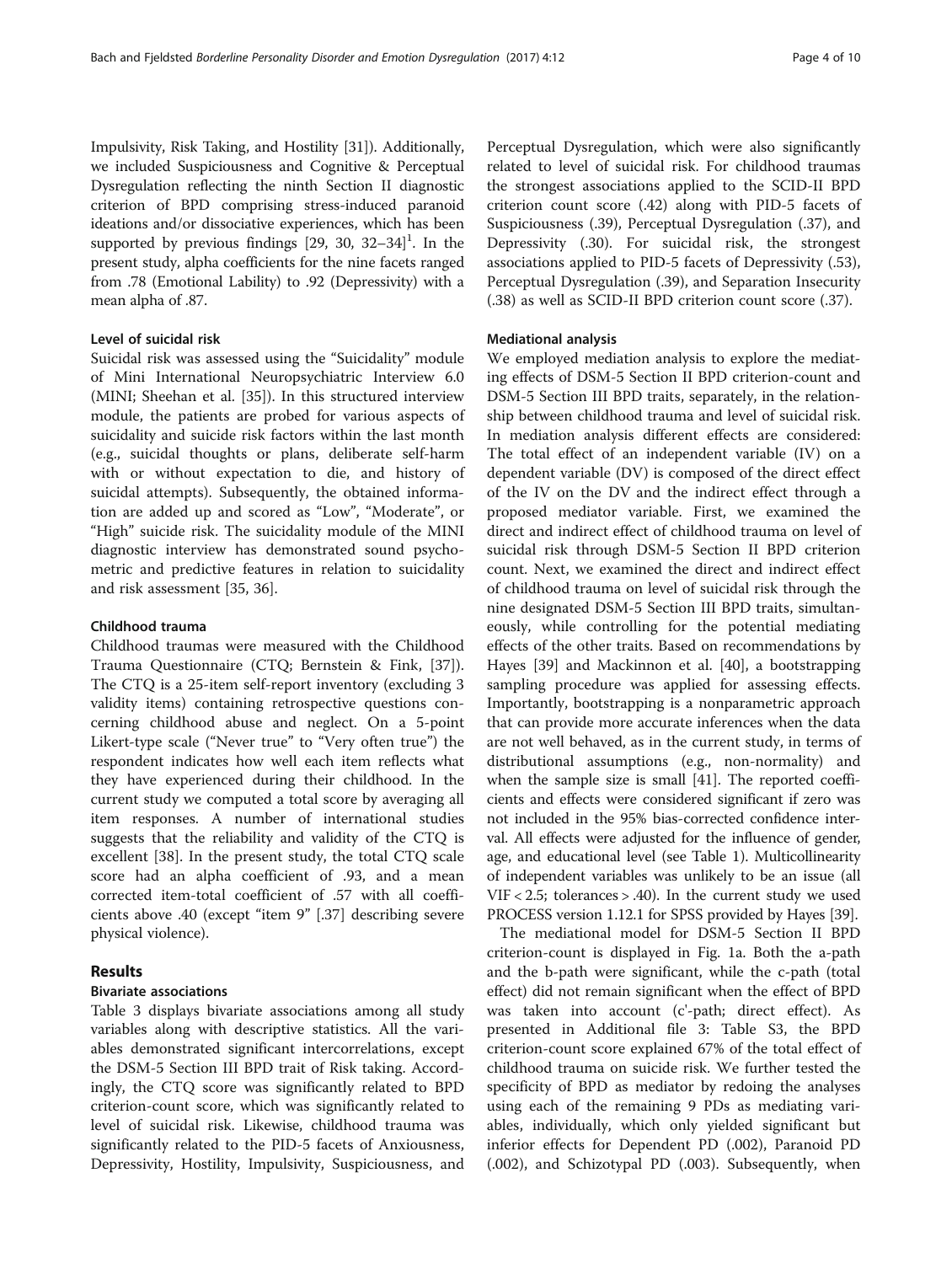|                  |                                             | Ι.  | 2.  | 3.  | 4.    | 5.      | 6.    | 7.      | 8.  | 9.  | 10. | 11. | M(SD)       |
|------------------|---------------------------------------------|-----|-----|-----|-------|---------|-------|---------|-----|-----|-----|-----|-------------|
|                  | MINI Level of Suicidal Risk                 |     |     |     |       |         |       |         |     |     |     |     | 2.67(1.03)  |
| 2.               | CTQ Childhood Trauma                        | .22 |     |     |       |         |       |         |     |     |     |     | 2.17(0.73)  |
| 3.               | SCID-II BPD criterion count                 | .37 | .42 |     |       |         |       |         |     |     |     |     | 5.65(2.41)  |
| $\overline{4}$ . | PID-5 Emotional Lability                    | .30 | .06 | .49 |       |         |       |         |     |     |     |     | 1.80(0.65)  |
| 5.               | PID-5 Separation Insecurity                 | .38 | .12 | .44 | .45   |         |       |         |     |     |     |     | 1.34 (0.90) |
| 6.               | PID-5 Anxiousness                           | .31 | .19 | .40 | .53   | .49     |       |         |     |     |     |     | 1.91(0.67)  |
| 7.               | PID-5 Depressivity                          | .53 | .30 | .45 | .43   | .45     | .58   |         |     |     |     |     | 1.53(0.70)  |
| 8.               | PID-5 Hostility                             | .23 | .20 | .53 | .33   | .41     | .34   | .25     |     |     |     |     | 1.32(0.67)  |
| 9.               | PID-5 Impulsivity                           | .24 | .20 | .51 | .30   | .27     | .09   | .21     | .45 |     |     |     | 1.10(0.74)  |
| 10.              | PID-5 Risk Taking                           | .09 | .14 | .21 | $-15$ | $-0.05$ | $-26$ | $-0.05$ | .25 | .40 |     |     | 1.10(0.64)  |
| 11.              | PID-5 Suspiciousness <sup>a</sup>           | .34 | .39 | .65 | .44   | .48     | .52   | .56     | .58 | .36 | .11 |     | 1.49(0.80)  |
| 12.              | PID-5 Perceptual Dysregulation <sup>a</sup> | .39 | .37 | .39 | .25   | .20     | .38   | .41     | .34 | .32 | .28 | .46 | 0.86(0.53)  |

<span id="page-4-0"></span>Table 3 Bivariate associations among study variables

N = 124; MINI Mini International Neuropsychiatric Interview 6.0 - Suicidality Module, CTQ Childhood Trauma Questionnaire (total score), SCID-II Structured Clinical Interview for DSM-IV Axis II Borderline Personality Disorder, PID-5 Personality Inventory for DSM-5. Correlations from .19 are significant at the 0.05 level and correlations from .30 are significant at the 0.001 level. <sup>a</sup>PID-5 facets that were added to the operationalization of BPD based on empirical findings [\[29](#page-8-0), [30,](#page-8-0) [32,](#page-8-0) [33](#page-8-0)]

performing a mediation analysis with Borderline, Dependent, Paranoid, and Schizotypal PDs in one simultaneous model, only the effects of Borderline (.010) and Dependent (.002) remained significant. This suggests that BPD is the core mediator of the relationship in question.

The mediational model for DSM-5 Section III BPD traits is displayed in Fig. [1b.](#page-5-0) The trait facets of Depressivity and Suspiciousness showed significant a-paths and b-paths, and the c-path (direct effect) did not remain significant when controlling for the effect of BPD trait facets. As presented in Additional file [3:](#page-7-0) Table S3, the total DSM-5 Section III BPD composite trait score accounted for 82% of the total effect of childhood trauma on suicidal risk. Specifically, the trait facet of Depressivity explained 52% whereas Perceptual Dysregulation explained 37% of this effect. As the PID-5 facets of Suspiciousness and Perceptual Dysregulation are not included in the official definition of the DSM-5 Section III BPD type, we tentatively retested the model without these two facets. Consequently, the total indirect effect remained significant and relatively stable (decreased from .012 to .010), and the direct effect remained nonsignificant. Apart from the facet of Depressivity no other facets emerged as significant mediators in this model.

As both DSM-5 Section II (BPD Criterion 5; "recurrent suicidal behavior, gestures, or threats, or self-mutilating behavior") and Section III (PID-5 Depressivity facet; items 81, 119, and 178) explicitly refer to potential suicidality, it may not seem surprising that these features are associated with suicidal risk. Therefore, to test for possible circularity we also performed the analyses without this suicidalityrelated content. First, we computed a BPD criterion count without criterion number 5, and included this modified

score in the mediation model. Notably, the mediating effect of BPD remained significant and was only reduced from .009 to .007. Second, when excluding the PID-5 Depressivity items that explicitly refer to suicidality (items 81, 119, and 178), the mediating effect of Depressivity remained significant but decreased from .007 to .005, whereas the mediating effect of perceptual dysregulation increased slightly from .0047 to .0053; no other facets emerged as significant mediators in this model. In this modified model, the total indirect effect of all 9 PID-5 facets decreased slightly from .0118 to. 0113 and remained significant, and the direct effect remained non-significant.

As an additional post hoc analysis, we also examined the mediational effect of DSM-5 Section II BPD criterion count versus DSM-5 Section III BPD composite score in one joint parallel mediation model (see Fig. [2](#page-6-0)) while controlling for the effect of one another. In this model, only DSM-5 Section III traits showed significant a-paths and b-paths, whereas the DSM-5 Section II traits only showed significant a-paths (association between childhood trauma and BPD). The contrast between the two mediational paths (.011) was statistically significant suggesting that the explanatory power of DSM-5 Section III traits is superior to DSM-5 Section II criterion-counts in terms of mediational effect.

# **Discussion**

In the present study we set out to test two proposed models in which DSM-5 Section II BPD criterion-count and DSM-5 Section III BPD traits mediate the effect of childhood traumas on suicidal risk in adult psychiatric patients. Overall, we found that childhood traumas were associated with the rated level of suicidal risk in terms of a small-moderate effect size. The indirect effect of DSM-5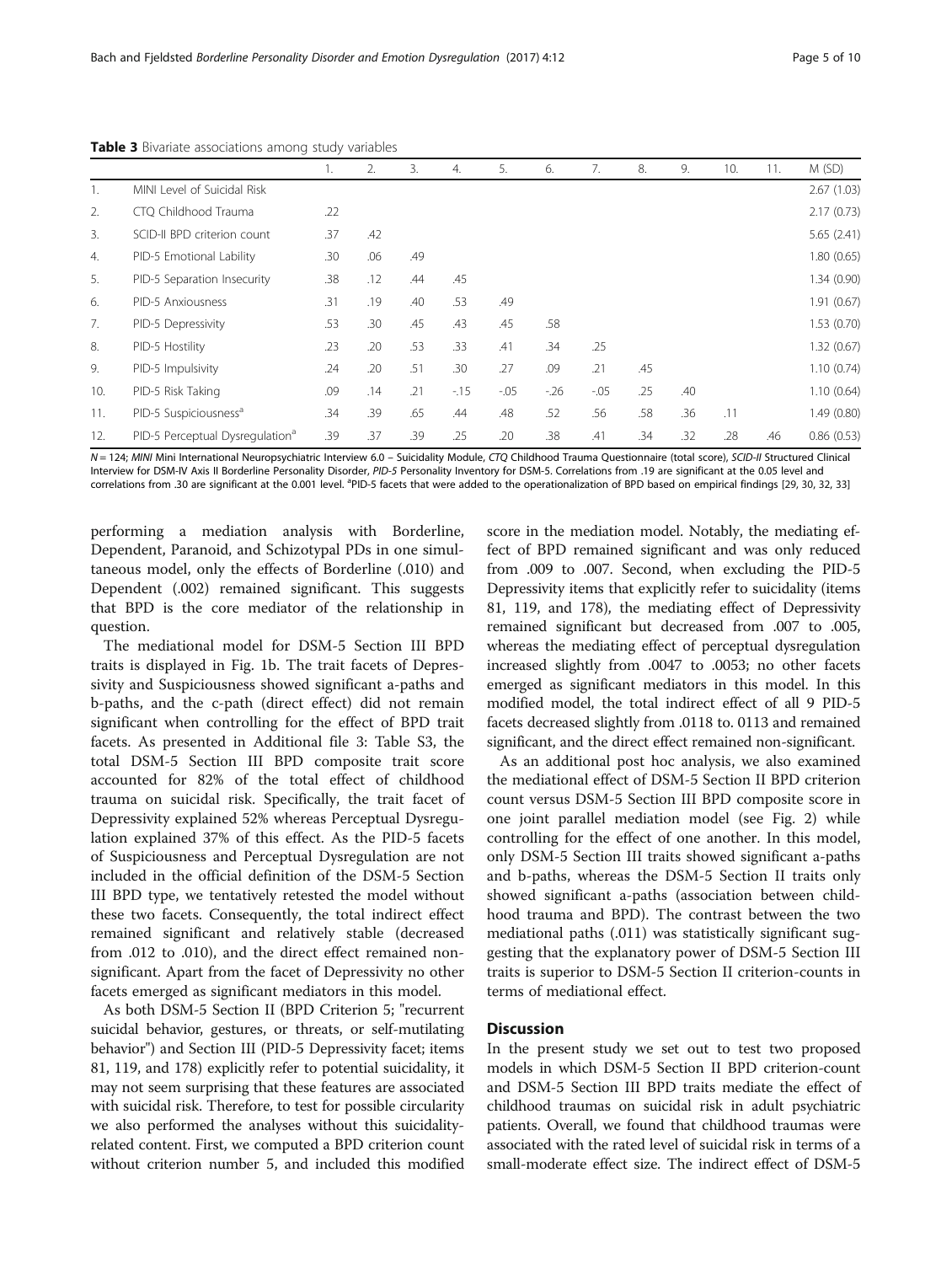<span id="page-5-0"></span>

Section II BPD criterion-counts accounted for 67% of the total effect of childhood traumas on suicidal risk, whereas the indirect effect of the DSM-5 Section III BPD composite score accounted for 82% of the total effect. Specifically, the DSM-5 Section III trait facets of Depressivity (52%) and Perceptual Dysregulation (37%) accounted for this effect. Importantly, these effects were also confirmed when suicidality-related content was excluded from the mediator variables. Finally, by comparing the mediating effect of Section II versus Section III BPD features in one parallel mediation model, we found that the Section III BPD trait model had substantially more explanatory power relative to the Section II BPD categorical model. This indicates that the trait operationalization of BPD may be more suitable for capturing features that lead to suicidality in comparison to the established categorical BPD model. Although, findings are based on statistical inferences from a cross-sectional sample, they underscore the significant role of BPD features as a potential mediator between childhood adversities and suicidal risk in adulthood. Accordingly, the proposed mediational models may be a reasonable basis for more comprehensive investigation in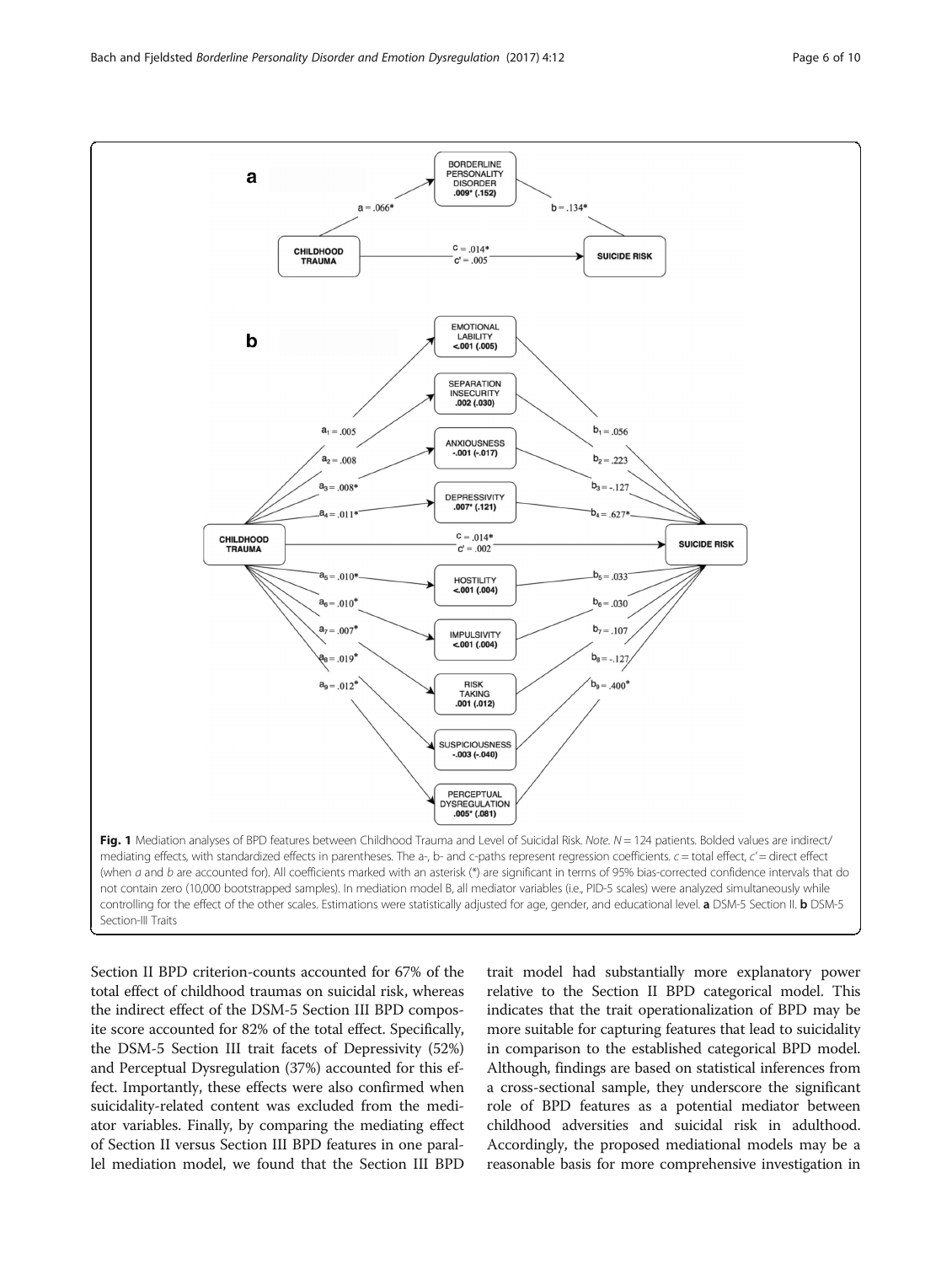<span id="page-6-0"></span>

future studies. Moreover, as will be discussed in the following, the findings provide preliminary support for the proposed mediation model indicating that BPD features may help explain relations between childhood trauma and elevated suicidal risk in adult life, in particular for DSM-5 Section III traits of depressivity (e.g., pessimism, guilt, and shame) and perceptual dysregulation (e.g., dissociation).

Despite the fact that emotional dysregulation or emotional lability are viewed as a core feature of BPD [[29](#page-8-0), [30,](#page-8-0) [42\]](#page-9-0), the current study only highlighted Depressivity and Perceptual Dysregulation as potential mediators of the link between childhood trauma and suicidal risk in adulthood. However, it may be argued that Depressivity and in particular Perceptual Dysregulation (i.e., dissociation proneness) comprise two manifestations of emotional dysregulation in terms of severe demoralization and stress-induced dissociation [\[43\]](#page-9-0). Accordingly, research has demonstrated that BPD patients exposed to stress were more prone to and showed higher levels of dissociation in comparison to patients with other mental disorders [[44](#page-9-0)]. In other words, the level of suicidal risk in BPD may reflect BPD severity as indicated by elevated levels of Perceptual Dysregulation (i.e., dissociation or psychoticlike experiences) and Depressivity (i.e., self-loath or demoralization).

Our identification of Depressivity (including subfacets of guilt, low self-worth, shame, and pessimism) as mediator between childhood trauma and suicidal risk is largely consistent with previous studies investigating the role of depressive traits. For example, Whiffen and colleagues [[45](#page-9-0)] found that personality features of self-criticism mediated the relationship between lack of parental care and symptoms of depression (including suicidality). Likewise,

Swannell and colleagues [\[46\]](#page-9-0) identified self-blame as mediator between child maltreatment and non-suicidal self-injury. It is hypothesized that child maltreatment may engender self-loath and shame, promoting self-blaming and pessimistic attributional style possibly due to internalizing parental (or other authorities inflicting maltreatment) negative beliefs about them [\[47\]](#page-9-0). The guilt, shame or pessimistic attributional style comprising the DSM-5 Section III trait of Depressivity may well increase vulnerability to using suicide as a management technique, such that suicidal behavior or attempt becomes a strategy to ease emotional pain and distress resulting from guilt, shame and pessimism.

Our identification of Perceptual Dysregulation (including features of dissociation-proneness) as mediator between childhood traumas and suicidal risk is consistent with previous studies investigating the role of dissociation. First, previous research indicates that early traumas provoke a structural dissociation of the premorbid personality [\[48](#page-9-0)], and that dissociative symptoms are positively related to current stressors [[44\]](#page-9-0). Second, the finding also aligns with theory suggesting that childhood traumas disturb the normal development of cognitive and affective processing, integration of thinking and feeling, and capacity to understand and express emotional states, which give rise to problems such as dissociation [[49](#page-9-0)]. It has further been suggested that childhood trauma disrupts normative progression toward use of language to share emotional experiences, requiring children to process trauma on a nonverbal level [\[50](#page-9-0)]. Finally, previous research has shown that features of dissociation mediate the effect of child sexual abuse on later non-suicidal self-injury [\[46\]](#page-9-0). Consequently, suicidal behavior may develop as a compensatory strategy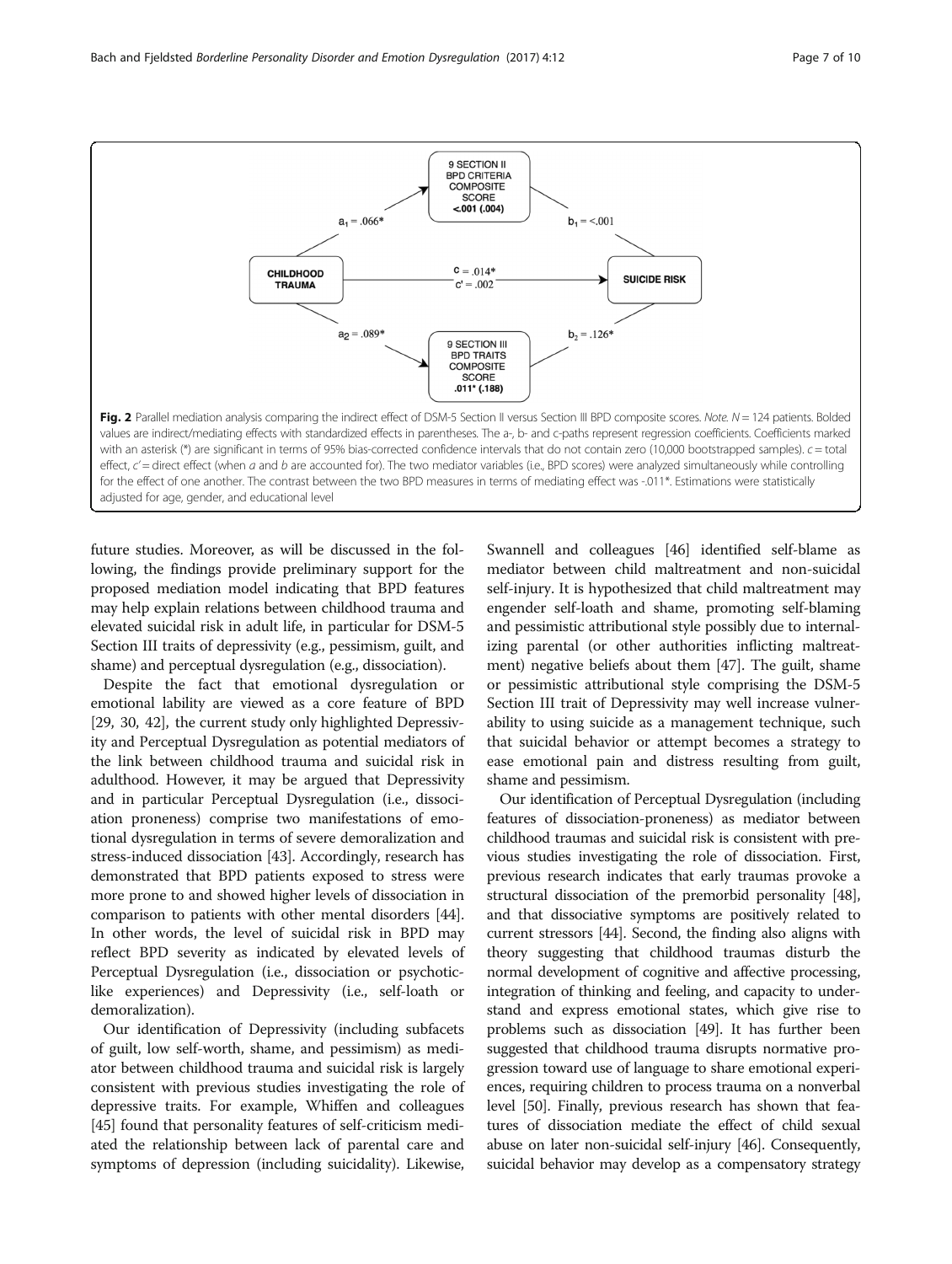<span id="page-7-0"></span>to disrupt a sense of psychological numbing and/or to avoid and manage perceived uncontrollable emotions [[49](#page-9-0)]. This is also in line with literature suggesting that clinician awareness of the frequency and severity of dissociated states in BPD is essential to safety planning in relation to suicidal risk management [\[43\]](#page-9-0). Thus, as a potential suicidal risk factor, Perceptual Dysregulation may explicitly reflect intrusive traumas that are linked to dissociation or psychotic-like experiences in the BPD patient.

#### Strengths, limitations, and future directions

The main strength of the present study is the appropriate inclusion of psychiatric patients with BPD features, the utilization of DSM-5 Section II and III, and the employment of both self-report and interview-rated measures. This is both a significant and novel addition to understanding the potential role of BPD in relation to suicidal risk. However, certain limitations and recommendations for future research should be emphasized.

First, the use of mediation analysis on cross-sectional data has been questioned as one can find evidence for indirect effects in cross-sectional data, even when the true indirect effect in longitudinal data is zero, and vice versa [[51\]](#page-9-0). However, in the present study mediation analysis was employed in accordance with recommendations by Hayes [\[39\]](#page-8-0) and MacKinnon [[40\]](#page-8-0) as an initial attempt to test a proposed model. Moreover, our objective was also to compare the mediational effect exerted by DSM-5 Section II and II BPD features, respectively. Thus, the findings provided preliminary support for the model, but longitudinal research is necessary for a conclusive test of mediation. A more definitive test of our mediational model would require that childhood traumas be recorded during childhood and early adolescence, that BPD pathology be assessed during midadolescence, and that level of suicidal risk be assessed during adulthood. However, taken together with the many studies indicating that childhood traumas are associated with BPD, and that BPD predicts elevated suicidal risk, our findings suggest that future research may be likely to confirm that BPD, in particular features of Depressivity (i.e., shame, guilt, pessimism, and selfloathing) and Perceptual Dysregulation (i.e., dissociation) mediate a substantial part of the effect of childhood traumas on suicidal risk in adulthood.

Second, because childhood traumas were measured with a questionnaire, we were unable to differentiate between the effects of actual and perceived childhood events. It is possible that the results would have been different if reports from multiple informants (e.g., parents, siblings) had been available. Moreover, the retrospectively recollected reporting may have been influenced by state-dependent memory and recall bias reflecting personality and current mental condition. However, in a comparative study Scott et al. [\[52](#page-9-0)] found no significant difference between prospective records and retrospective self-reports of childhood maltreatment. Additionally, in the current study we did not assess interrater reliability of the MINI Suicidal Risk measure.

#### Conclusions

The current study provided preliminary cross-sectional support for a mediational model in which DSM-5 BPD diagnostic features (interview-rated Section II BPD criteria and self-reported Section III BPD traits) potentially explain the link between childhood trauma and suicidal risk in adult life. Notably, the Section III BPD trait model outperformed the Section II BPD categorical model in terms of mediational effect. To reduce the suicidal risk among those with a history of childhood trauma, BPD-related problems (including "Depressivity" and "Perceptual Dysregulation") might be important targets of risk assessment, psychoeducation, and treatment. However, other factors are likely to be involved, and a longitudinal and more large-scale design is necessary for a more conclusive test of mediation.

# **Endnote**

<sup>1</sup>The rationale for including suspiciousness and perceptual dysregulation in the conceptualization of BPD is elucidated and empirically indicated elsewhere see [[30](#page-8-0), [32](#page-8-0), [34](#page-8-0)].

#### Additional files

[Additional file 1:](dx.doi.org/10.1186/s40479-017-0063-7) Frequency distribution of 9 DSM-5 Section II BPD criteria. (PDF 409 kb)

[Additional file 2:](dx.doi.org/10.1186/s40479-017-0063-7) Base rates of 9 DSM-5 Section II BPD criteria. (PDF 481 kb) [Additional file 3:](dx.doi.org/10.1186/s40479-017-0063-7) Mediation analyses of BPD features between Childhood Trauma and Level of Suicidal Risk. (PDF 304 kb)

#### Abbreviations

BPD: Borderline personality disorder; DSM: Diagnostic and statistical manual of mental disorders; MINI: Mini international neuropsychiatric interview; PID-5: Personality inventory for DSM-5; SCID-II: Structured clinical interview for DSM-IV Axis II

#### Acknowledgements

Grants have been received from the Health Scientific Research Fund of Region Zealand.

#### Funding

Not applicable.

#### Availability of data and materials

Please contact author for data requests.

#### Authors' contributions

BB and RF performed the analyses and drafted the manuscript. Both authors read and approved the final manuscript.

#### Competing interests

The authors declare that they have no competing interests.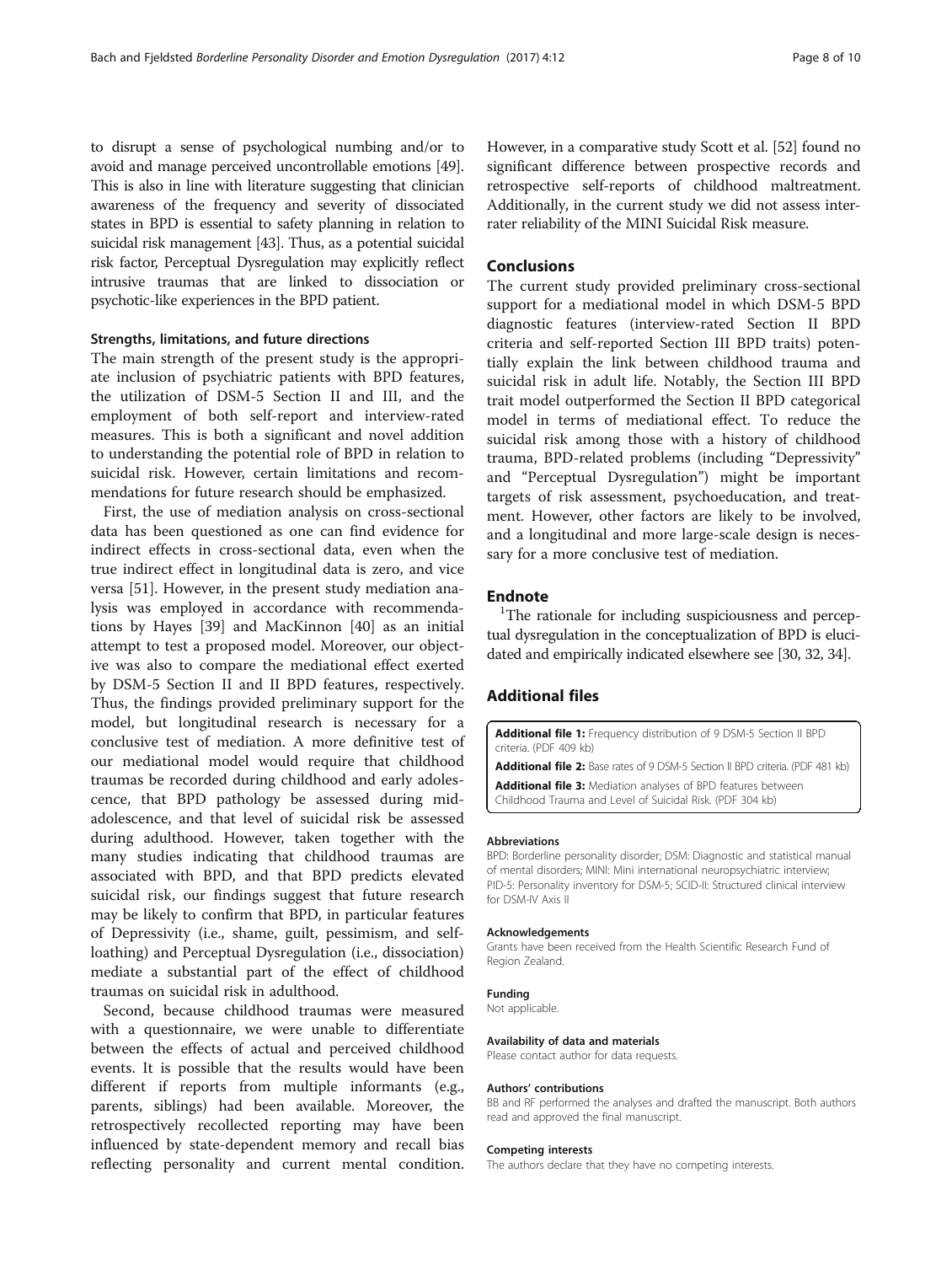#### <span id="page-8-0"></span>Consent for publication

Not applicable.

#### Ethics approval and consent to participate

This study was approved by the Regional Ethics Committee of Zealand and the Danish Data Protection Agency (SJ-PSY-01).

#### Disclosure of interests

**NONE** 

#### Publisher's Note

Springer Nature remains neutral with regard to jurisdictional claims in published maps and institutional affiliations.

#### Received: 22 December 2016 Accepted: 12 April 2017 Published online: 18 June 2017

#### References

- 1. Bertolote JM, De Leo D. Global suicide mortality rates–a light at the end of the tunnel? Cris J Cris Interv Suicide Prev. 2012;33(5):249–53.
- 2. Bertolote JM, Fleischmann A, De Leo D, Wasserman D. Suicide and mental disorders: Do we know enough? Br J Psychiatry. 2003;183:382–3.
- 3. Pompili M, Girardi P, Ruberto A, Tatarelli R. Suicide in borderline personality disorder: a meta-analysis. Nord J Psychiatry. 2005;59:319–24.
- 4. Lieb K, Zanarini MC, Schmahl C, Linehan MM, Bohus M. Borderline personality disorder. Lancet. 2004;364(9432):453–61.
- 5. Enns MW, Cox BJ, Afifi TO, De Graaf R, Ten Have M, Sareen J. Childhood adversities and risk for suicidal ideation and attempts: a longitudinal population-based study. Psychol Med. 2006;36(12):1769–78.
- Roy A. Childhood trauma and neuroticism as an adult: possible implication for the development of the common psychiatric disorders and suicidal behaviour. Psychol Med. 2002;32(8):1471–4.
- 7. Bornovalova MA, Huibregtse BM, Hicks BM, Keyes M, McGue M, Iacono W. Tests of a direct effect of childhood abuse on adult borderline personality disorder traits: A longitudinal discordant twin design. J Abnorm Psychol. 2013;122(1):180–94.
- 8. Widom CS, Czaja SJ, Paris J. A prospective investigation of borderline personality disorder in abused and neglected children followed up into adulthood. J Pers Disord. 2009;23(5):433–46.
- Johnson JG, McGeoch PG, Caskey VP, Abhary SG, Sneed JS, Bornstein RF. The Developmental Psychopathology of Personality Disorders. In: Hankin BL, Abela JRZ, editors. Development and psychopathology: A Vulnerability-Stress Perspective. Thousand Oaks: SAGE Publications, Inc; 2006.
- 10. Hayashi N, Igarashi M, Imai A, Yoshizawa Y, Asamura K, Ishikawa Y, et al. The pathways from life-historical events and borderline personality disorder to symptomatic disorders among suicidal psychiatric patients: A study of structural equation modeling. Psychiatry Clin Neurosci. 2015;2–31.
- 11. Mandelli L, Nearchou FA, Vaiopoulos C, Stefanis CN, Vitoratou S, Serretti A, et al. Neuroticism, social network, stressful life events: association with mood disorders, depressive symptoms and suicidal ideation in a community sample of women. Psychiatry Res. 2015;226(1):38–44.
- 12. Kounou KB, Bui E, Dassa KS, Hinton D, Fischer L, Djassoa G, et al. Childhood trauma, personality disorders symptoms and current major depressive disorder in Togo. Soc Psychiatry Psychiatr Epidemiol. 2013;48(7):1095–103.
- 13. Johnson JG, Quigley JF, Sherman MF. Adolescent personality disorder symptoms mediate the relationship between perceived parental behavior and axis I symptomatology. J Pers Disord. 1997;11(4):381–90.
- 14. Allen B, Cramer RJ, Harris PB, Rufino KA. Borderline personality symptomatology as a mediator of the link between child maltreatment and adult suicide potential. Arch Suicide Res. 2013;17(1):41–51.
- 15. Samuel DB, Widiger TA. A meta-analytic review of the relationships between the five-factor model and DSM-IV-TR personality disorders: a facet level analysis. Clin Psychol Rev. 2008;28(8):1326–42.
- 16. Enns MW, Cox BJ, Larsen DK. Perceptions of parental bonding and symptom severity in adults with depression: Mediation by personality dimensions. Bagby Baron, Beck, Beck, Blatt, Blatt, Blatt, Blatt, Blatt, Cohen, Costa, Duggan, Enns, Enns, Frost, Gotlib, Hewitt, Holmes, Kendler, Lewinsohn, MacKinnon, McCranie, Neale, Parker, Parker, Parker, Parker, Parker, Parker, Parker, Parker, Plantes, Randolf, B, editor. Can J Psychiatry. 2000;45(3):263–8.
- 17. Rodgers B. Reported parental behaviour and adult affective symptoms. 2. Mediating factors. Psychol Med. 1996;26(1):63–77.
- 18. Keyes KM, Eaton NR, Krueger RF, McLaughlin KA, Wall MM, Grant BF, et al. Childhood maltreatment and the structure of common psychiatric disorders. Br J Psychiatry. 2012;200(2):107–15.
- 19. Kendler KS, Gardner CO. A longitudinal etiologic model for symptoms of anxiety and depression in women. Psychol Med. 2011;41(10):2035–45.
- 20. Brodsky BS, Groves SA, Oquendo MA, Mann JJ, Stanley B. Interpersonal Precipitants and Suicide Attempts in Borderline Personality Disorder. Suicide Life Threat Behav. 2006;36(3):313–22.
- 21. Hernandez A, Arntz A, Gaviria AM, Labad A, Gutiérrez-Zotes JA. Relationships between childhood maltreatment, parenting style, and borderline personality disorder criteria. J Pers Disord. 2012;26(5):727–36.
- 22. Soloff PH, Lynch KG, Kelly TM. Childhood abuse as a risk factor for suicidal behavior in borderline personality disorder. J Pers Disord. 2002;16(3):201–14.
- 23. First MB, Gibbon M, Spitzer RL, Williams JBW, Benjamin LS. Structured Clinical Interview for DSM-IV Axis II personality disorders (SCID II). New York: Biometric Research Department; 1994.
- 24. Krueger RF, Derringer J, Markon KE, Watson D, Skodol AE. Initial construction of a maladaptive personality trait model and inventory for DSM-5. Psychol Med. 2012;42(9):1879–90.
- 25. American Psychiatric Association. The Personality Inventory DSM-5 (PID-5) Self-Report Form (full version). APA. American Psychiatric Association; 2013. p. 1–9. Available from: [http://www.psychiatry.org/practice/dsm/dsm5/](http://www.psychiatry.org/practice/dsm/dsm5/online-assessment-measures#Personality) [online-assessment-measures#Personality](http://www.psychiatry.org/practice/dsm/dsm5/online-assessment-measures#Personality). Accessed 13 Apr 2017.
- 26. Bach B, Maples-Keller JL, Bo S, Simonsen E. The alternative DSM–5 personality disorder traits criterion: a comparative examination of three self-report forms in a danish population. Personal Disord Theory Res Treat. 2016;7(2):124–35.
- 27. Bo S, Bach B, Mortensen EL, Simonsen E. Reliability and Hierarchichal Structure of DSM-5 Pathological Traits in a Danish Mixed Sample. J Pers Disord. 2016;30(1):112–29.
- 28. Bach B, Anderson J, Simonsen E. Continuity between Interview-Rated Personality Disorders and Self-Reported DSM-5 Traits in a Danish Psychiatric Sample. Personal Disord Theory, Res Treat. 2016. Available from: [http://doi.](http://doi.apa.org/getdoi.cfm?doi=10.1037/per0000171) [apa.org/getdoi.cfm?doi=10.1037/per0000171](http://doi.apa.org/getdoi.cfm?doi=10.1037/per0000171) . Accessed 18 Jan 2016.
- 29. Bach B, Sellbom M. Continuity between DSM-5 categorical criteria and traits criteria for borderline personality disorder. Can J Psychiatry. 2016;21(8):489–94.
- 30. Bach B, Sellbom M, Bo S, Simonsen E. Utility of DSM-5 Section III Personality Traits in Differentiating Borderline Personality Disorder from Comparison Groups. Eur Psychiatry. 2016;37(9):22–7.
- 31. American Psychiatric Association. Diagnostic and Statistical Manual of Mental Disorders, Fifth Edition (DSM-5). Arlington: American Psychiatric Association; 2013.
- 32. Sellbom M, Sansone R, Songer DA, Anderson JL. Convergence between DSM-5 Section II and Section III diagnostic criteria for borderline personality disorder. Aust N Z J Psychiatry. 2014;48(4):325–32.
- 33. Yam WH, Simms LJS. comparing criterion-and trait-based personality disorder diagnoses in DSM-5. J Abnorm Psychol. 2014;123(4):802–8.
- 34. Evans CM, Simms LJ. Assessing Inter-Model Continuity Between the Section II and Section III Conceptualizations of Borderline Personality Disorder in DSM–5. Personal Disord Theory, Res Treat. 2017. Available from: [http://doi.](http://doi.apa.org/getdoi.cfm?doi=10.1037/per0000243) [apa.org/getdoi.cfm?doi=10.1037/per0000243](http://doi.apa.org/getdoi.cfm?doi=10.1037/per0000243). Accessed 2 Mar 2017.
- 35. Sheehan DV, Lecrubier Y, Sheehan KH, Amorim P, Janavs J, Weiller E, et al. The mini-international neuropsychiatric interview (M.I.N.I.): The development and validation of a structured diagnostic psychiatric interview for DSM-IV and ICD-10. J Clin Psychiatry. 1998;59(20):22–57.
- 36. Veras JL, Ximenes RCC, de Vasconcelos FMN, Sougey EB. Prevalence of suicide risk among adolescents with depressive symptoms. Arch Psychiatr Nurs. 2016;30(1):2–6.
- 37. Bernstein DP, Fink L. Childhood Trauma Questionnaire A Retrospective Self-Report: Vejledning - Dansk Version. Copenhagen: Pearson; 2011.
- 38. Gerdner A, Allgulander C. Psychometric properties of the Swedish version of the Childhood Trauma Questionnaire-Short Form (CTQ-SF). Nord J Psychiatry. 2014;63(2):160–70.
- 39. Hayes AF. Introduction to mediation, moderation, and conditional process analysis. New York: Guilford Press; 2013.
- 40. MacKinnon DP, Fairchild AJ, Fritz MS. Mediation analysis. Annu Rev Psychol. 2007;58:593–614.
- 41. Mooney C, Robert D, Duval. Bootstrapping: A Nonparametric Approach to Statistical Inference. London: SAGE Publications, Inc; 1993.